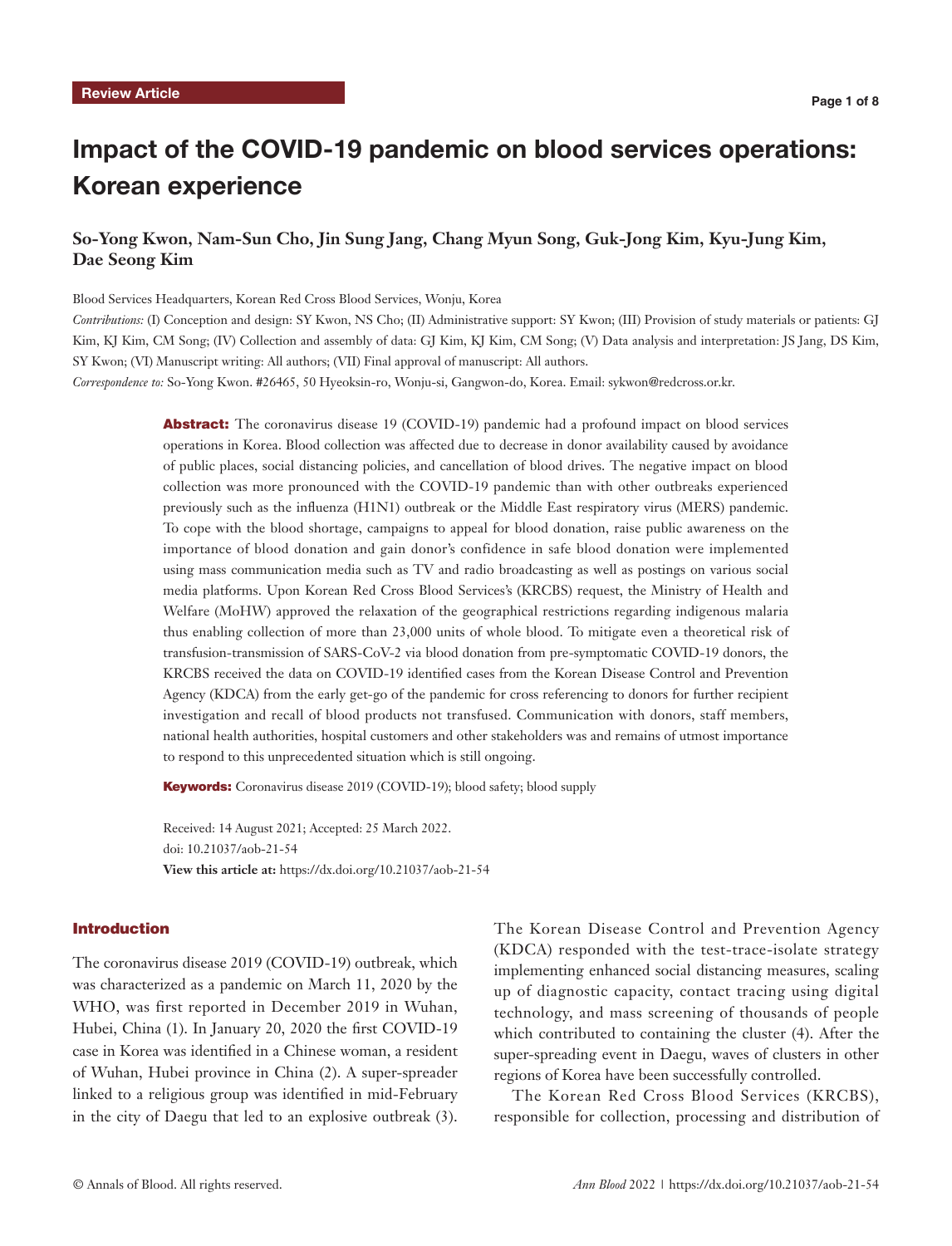blood and blood products, covers about 94% of the total transfusion need of the nation. To fulfill this purpose, it operates 15 blood centers, three laboratory centers, one research center and one plasma fractionation center; 142 fixed collection sites and 94 vehicles for blood drives affiliated to the blood centers collect about 2.6 million units of blood donation per year. The COVID-19 pandemic had profound impact on blood supply operations of which blood collections were most affected.

At the time of write up of this manuscript, twenty months into the pandemic, despite strong public health measures and global vaccination efforts, severe acute respiratory syndrome coronavirus 2 (SARS-CoV-2) still continues to spread across the world. With the emergence of variants, especially the delta variant, Korea is experiencing a fourth wave of COVID-19 infections. This review aims to share measures such as precautionary safety measures to minimize human to human transmission and thus protect both donors and staff, management of donations from donors who are asymptomatic carriers for COVID-19, and measures to balance blood demand and supply taken by the KRCBS. We also aim to discuss the impact of the pandemic on blood services operations.

# Precautionary safety measures

During the early stage of the COVID-19 pandemic, the KRCBS responded quickly to adopt public health guidelines enacted by the KDCA. To avoid confusion and anxiety in the community, communicating precautionary safety measures consistent with government guidelines both to prospective donors and staff is of the utmost importance. Messaging posters were posted at every entrance of each donation site to inform prospective donors not to enter if they have fever or respiratory symptoms and how to follow personal hygiene practices. As a four-week deferral policy for overseas travel was already in place before the COVID-19 pandemic, no additional risk mitigation regarding travel was considered to be necessary other than reminding donors not to enter the donation sites if they have a recent travel history. Automatic temperature scanners were installed and hand sanitizers were provided at each donation site to check temperature and keep personal hygiene. Donors and staff were required to wear face masks at all times and masks were also provided to donors appearing without a mask. Donors were advised to arrange donation appointments in advance to reduce waiting time and avoid accompanying people to prevent crowding at donation sites. Signs were posted to keep physical distancing in the reception and refreshment area. Donation sites were disinfected on a daily basis and donation chairs were disinfected after every donation. In addition, monthly disinfection was done by professional cleaning services. Staff members were also requested to self-isolate if they develop COVID-19 related symptoms and seek diagnostic testing if necessary.

#### Management of COVID-19 related donations

To mitigate the theoretical risk of transfusion-transmission of SARS-CoV-2 via blood donation from pre-symptomatic COVID-19 cases, existing post-donation information policy was enhanced and donors were asked to report any illness or close contact with a confirmed case prior to donation, or being classified as a suspect case or diagnosed as COVID-19 after the donation. Although the importance of post-donation information was emphasized, timely notification before transfusion of the donated products may not occur especially for blood components with a very short shelf life such as platelets. To prevent blood products being transfused at the earliest possible moment and not solely rely on post-donation information provided by the donors, the KRCBS requested to receive the details of all confirmed COVID-19 cases from the KDCA. Starting from March 9, 2020, the KRCBS is receiving the list of all COVID-19 cases identified in Korea and this list is uploaded to the KRCBS's Blood Information Management System on a daily basis for the purpose of (I) cross referencing to donors for further recipient investigation or (II) recall any blood products not transfused and (III) to apply a three month deferral for donation which has been reduced to a four week deferral on August 4, 2021. With this system in place, we were able to investigate the possible risk of transfusiontransmission of COVID-19 (5). Once COVID-19 cases are identified among the blood donors, repository samples from blood donations of these COVID-19 blood donors are referred to the KDCA for SARS-CoV-2 RNA testing. As of May 2021, 188 cases with confirmed COVID-19 infection were identified among the blood donors. Of these, 93.1% were diagnosed with COVID-19 within three weeks after donation, and 6.9% were diagnosed before donation. The repository samples of these cases, referred to the KCDA, tested negative for SARS-CoV-2 RNA. In total, 538 blood products were prepared from these donations, of which 37% had already been transfused. Among the blood products already transfused 22.1% were platelets, 14.3%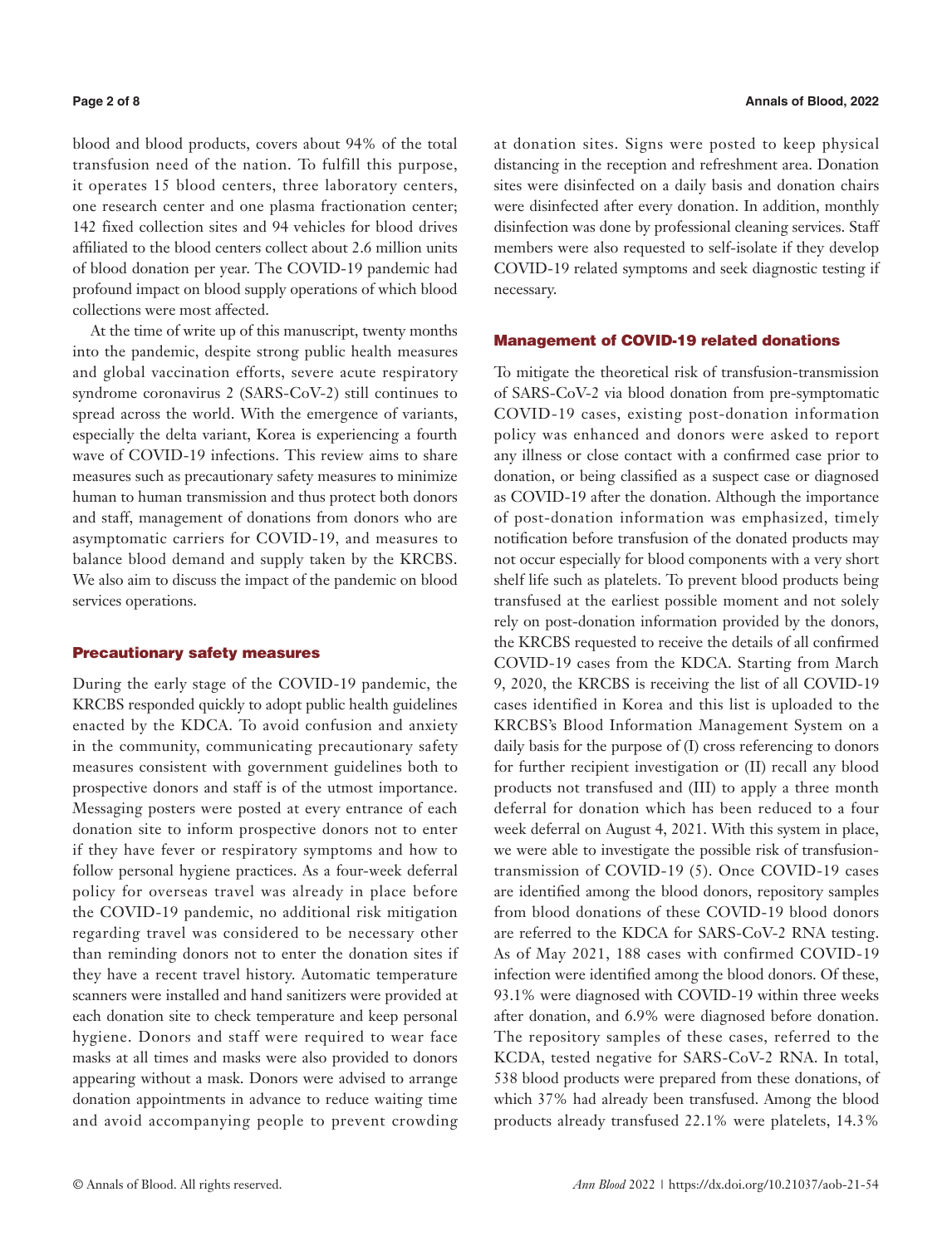# **Annals of Blood, 2022 Page 3 of 8**

| Pathogen                      | Duration      |                           |                          | Total                      |                    | High-schools <sup>1</sup>                                     |                    | Military units           |                    | Other groups  |
|-------------------------------|---------------|---------------------------|--------------------------|----------------------------|--------------------|---------------------------------------------------------------|--------------------|--------------------------|--------------------|---------------|
|                               |               | Blood drive -<br>sessions | sessions<br>to<br>No. of | No. of donors              | sessions<br>No. of | No. of donors                                                 | sessions<br>No. of | No. of donors            | sessions<br>No. of | No. of donors |
| SARS-CoV-2 January 2020 to    |               | Planned                   | 18.281                   | 817,872                    | 1.353              | 126.469                                                       | 5.988              | 362.180                  | 10.940             | 329,223       |
|                               | December 2020 | Cancelled                 |                          | 804 (4.4%) 51,171 (6.3%)   |                    | 187 (13.8%) 22,440 (17.7%)                                    |                    | 259 (4.3%) 16,835 (4.6%) | 358 (3.3%)         | 11,896 (3.6%) |
| MERS-COV                      | May 2015 to   | Planned                   | 9.202                    | 731,541                    | 2,436              | 323.289                                                       | 2.614              | 210,840                  | 4,152              | 197.412       |
|                               | December 2015 | Cancelled                 | 370 (4.0%)               | 42.040 (5.7%)              | 221 (9.1%)         | 31,090 (9.6%)                                                 | 46 (1.8%)          | 3,730(1.8%)              | 103 (2.5%)         | 7,220 (3.7%)  |
| H <sub>1</sub> N <sub>1</sub> | May 2009 to   | Planned                   | 14,688                   | 1,074,030                  | 2.050              | 281,620                                                       | 4.289              | 432.564                  | 8,349              | 359,846       |
|                               | March 2010    | Cancelled                 |                          | $314(2.1\%)$ 40.590 (3.8%) |                    | $172 (8.4\%)$ $27,290 (9.7\%)$ $104 (2.4\%)$ $10,610 (2.5\%)$ |                    |                          | 38 (0.5%)          | 2.690 (0.7%)  |

syndrome coronavirus 2; MERS-CoV, Middle East respiratory syndrome coronavirus; H1N1, influenza A virus subtype H1N1. syndrome coronavirus 2; MERS-CoV, Middle East respiratory syndrome coronavirus; H1N1, influenza A virus subtype H1N1.

red blood cells and 0.6% fresh frozen plasma. All blood products related to the COVID-19 confirmed cases that had not been transfused were recalled and discarded. Patients who had already received the related blood products were reported to the Ministry of Health and Welfare (MoHW), and no case of SARS-CoV-2 transfusion transmission has been identified so far.

# Impact on blood collection and blood supply

The COVID-19 pandemic with widespread human to human transmission had a profound impact on blood collection. Donor turnout dramatically decreased because of fear of contracting the virus in public places including donation sites. Blood drives were cancelled because of closing of high-schools, universities and workplaces. The loss of blood donors due to cancellation of blood drives was more pronounced during the COVID-19 pandemic than during the influenza (H1N1) pandemic in 2009 or the Middle East respiratory syndrome (MERS) outbreak in 2015 (*Table 1*). During the early half of 2020, scheduling of mobile drives to high schools was not possible due to school closure, therefore the actual loss of donors would have been even greater than the data captured for the second half of the year.

In Korea, donors are eligible to donate small volume (320 mL) whole blood if they are 16 years old. To be eligible for other donation types, including large volume (400 mL) whole blood donation or apheresis donation, donors must be 17 years of age or older. Young blood donors (<30 years old) account for more than 65% of the donor population in Korea before the COVID-19 pandemic. However, during the pandemic, and with the delay in high-school and university openings and switch to on-line education, the proportion of young donors among the donor pool decreased to about 56%, resulting in the collection of about 450,000 less units from this age group compared to pre-COVID-19 period (*Table 2*).

Compared to the 2009 H1N1 pandemic and 2015 MERS outbreak , decrease in donor attendance during the COVID-19 pandemic had immediate impact on blood collection and blood inventory levels (*Table 3*) (6). In the case of the COVID-19 pandemic, it took only 18 days to reduce the inventory level to below 3 days. Korea, being one of the world's fastest aging societies with a very low birth rate, already had to cope with a decreasing donor pool even before the pandemic. The timing of COVID-19 emergence in Korea (being in the winter, a season of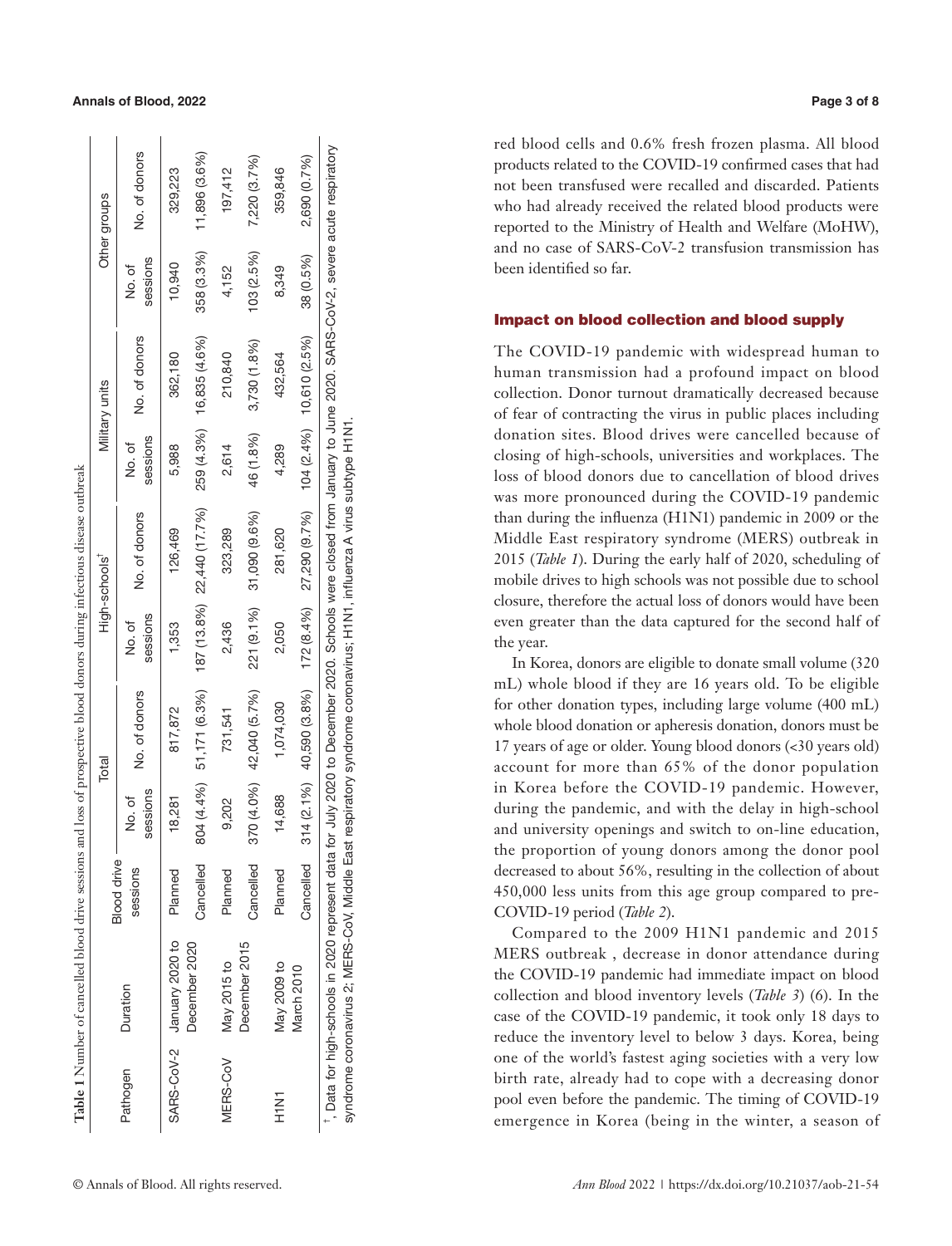**Table 2** Blood donation during 2019 and 2020 by age

| <b>Table 2</b> Diood domation during 2017 and 2020 by age |           |            |           |            |              |
|-----------------------------------------------------------|-----------|------------|-----------|------------|--------------|
| Age                                                       | 2019      |            | 2020      |            | % difference |
| Less than 20 years                                        | 800.321   | (28.7%)    | 479.602   | (19.7%)    | $-40.1%$     |
| Less than 30 years                                        | 1,017,604 | (36.5%)    | 889,006   | (36.5%)    | $-12.6%$     |
| Less than 40 years                                        | 431,188   | $(15.4\%)$ | 413,734   | $(17.0\%)$ | 4.0%         |
| Less than 50 years                                        | 358.446   | $(12.8\%)$ | 410.344   | $(16.9\%)$ | 14.5%        |
| Less than 60 years                                        | 155,645   | $(5.6\%)$  | 206,998   | $(8.5\%)$  | 33.0%        |
| $60 - 69$ years                                           | 27,888    | $(1.0\%)$  | 35,526    | $(1.5\%)$  | 27.4%        |
| Total                                                     | 2,791,092 |            | 2,435,210 |            | $-12.8%$     |

**Table 3** Impact of infectious disease outbreak on blood inventory level

| Pathogen                      | Duration                 | Number of confirmed cases     | Time from disease outbreak to blood shortage <sup>T</sup> |
|-------------------------------|--------------------------|-------------------------------|-----------------------------------------------------------|
| SARS-CoV-2                    | January 2020 - ongoing   | 195,099 (as of July 28, 2021) | 18 days                                                   |
| MERS-CoV                      | May 2015 - December 2015 | 186                           | 142 days                                                  |
| H <sub>1</sub> N <sub>1</sub> | May 2009 - March 2010    | 2,089                         | 182 days                                                  |

† , Blood shortage defined as inventory level of red blood cells of less than 3 days. SARS-CoV-2, severe acute respiratory syndrome coronavirus 2; MERS-CoV, Middle East respiratory syndrome coronavirus; H1N1, influenza A virus subtype H1N1.

chronic mismatch between demands and supply) and the stringent containment policies that were implemented to control the spread of SARS-CoV-2 only exacerbated the situation (7).

As the initial phase of the pandemic also coincided with the Lunar New Year holidays in early February and was soon followed by the outbreak in the City of Daegu, the epicenter of the COVID-19 outbreak in Korea, blood shortage became only worse. Daegu experienced the most serious impact on blood collection as collections decreased by 40–50% in the months of March and April following the outbreak (*Figure 1*). This impact persisted for several months and the decrease in donations recovered to national levels only after the second half of the year.

Although a few staff members were diagnosed with COVID-19 disease or were put on quarantine due to close contact with a confirmed case, this did not directly effect blood collection as rescheduling of workforce was able to cover the vacancies.

### Measures to manage blood demand and supply

KRCBS worked closely with the government to raise public awareness about the serious impact of the COVID-19 pandemic on blood collection. In collaboration with the MoHW, promotional campaigns on blood donation were broadcasted on mainstream media as well as radio (8-10). Social media postings were not only used to inform the public about the blood shortage but also to clarify misinformation about risks related to blood donation (11).

To increase participation of various sectors of the community in blood donation, the KRCBS also collaborated with other government ministries such as the Ministry of Education and the Ministry of National Defense (MND) for school or military participation, respectively. For members of the civil defense and reserve forces participating in blood donation, 1 hour of the mandatory education were exempted. On May and December 2020, the inventory level fell below 3 days. Upon KRCBS's request, MoHW responded by dispatching national emergency alert messages to the public appealing for blood donation. This resulted in immediate increase in donor attendance leading to increased inventory levels to above 5 days (*Figure 2*). Although emergency alert messages had a positive impact on blood collection, they should be used judiciously as people might develop a tolerance to these alerts which could undermine their effectiveness.

Korea has geographical restrictions for blood donation with regard to malaria; these restrictions are lifted during the winter season when mosquitoes are not active. Amidst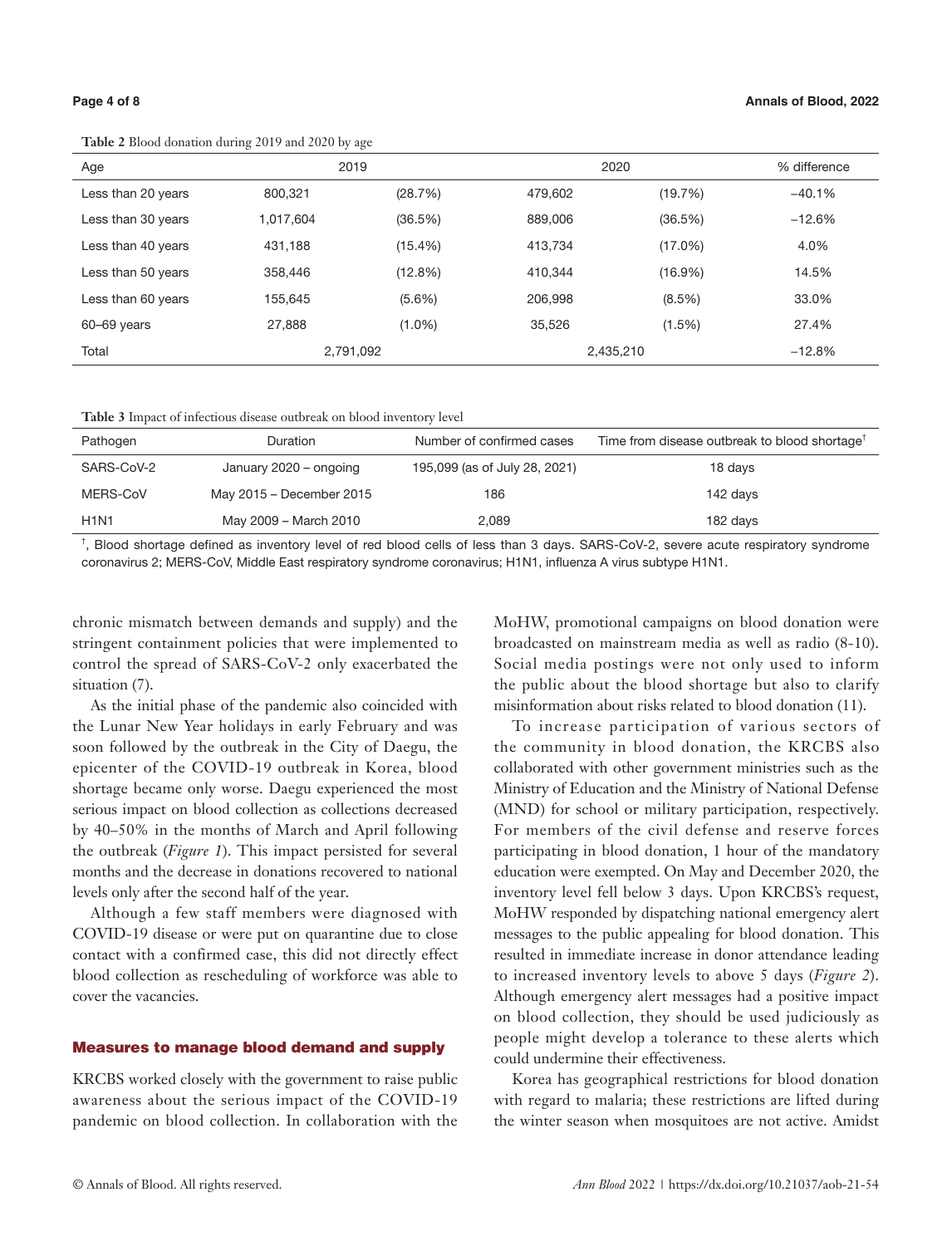#### **Annals of Blood, 2022 Page 5 of 8**

#### % difference Case No. 30,000 25,000 20,000 15,000 10,000 5,000 0 10.0% 0.0% −10.0% −20.0% −30.0% −40.0% −50.0% −60.0% 2.3% −11.0% −13.5% −17.1% −10.2% −13.8% −8.5% −23.6% −42.4% −50.0% −15.1% −16.4% −5.0% −5.0% 2.2% 4.3% 1.8% −0.7% −8.4% −6.6% −9.2% −4.4% −1.9%  $0.404$ 25,963 2,236 11 Jan Feb Mar Apr May Jun Jul Aug Sep Oct Nov Dec National excluding Daegu Daegu  $\cdots$  Daegu National COVID-19 case number excluding Daegu  $\qquad$  Daegu COVID-19 case number 903 <sup>2</sup>,188 مسبب <sub>1,</sub>308 - 1,472 − 1,472 1,472 − 1,472 − 1,472 ■.5.535  $-3.780$ 2,657 7,630 4,448

**Figure 1** % difference in monthly blood collections in 2020 compared to 2019 in the city of Daegu and at the national level excluding the city of Daegu. Number of COVID-19 cases identified.

the continuous blood shortage, the Blood Management Committee under the jurisdiction of the MoHW approved the extension of lifting these restrictions until April 2020. After the first relaxation of the restriction, the committee decided to extend the lifting from May 20 to June 30, 2020 with the provision that PCR testing for malaria was performed. The KRCBS quickly set up PCR testing for malaria in May 2020 and was able to collect 14,741 units of whole blood. In 2021, the MoHW again approved collection of donations in these areas from May 1 to June 30, and 8,605 units of whole blood were collected at KRCBS. All donations during these two time periods were tested negative for malaria.

Close collaboration with hospital customers is essential to balance demand and supply and secure blood products for critical need. The Blood Information Sharing System (BISS), was established in 2005 to enable online ordering of blood products and is used to monitor blood inventory levels in hospitals on a daily basis and supply of blood products was adjusted accordingly, thereby avoiding imbalance in blood availability between hospitals. The national inventory level is shared via the KRCBS's webpage; regional inventory levels were communicated via telephone calls to hospitals. This system proved usefulness during the pandemic to monitor blood demand and supply. Supply of blood products during the first year of the pandemic decreased by 5.2% compared to the previous year due to decreased demand. At hospital level, elective surgeries were postponed or cancelled, use of blood products was triaged and patient blood management practices were emphasized

# Collection of COVID-19 convalescent plasma for manufacturing hyperimmune globulin

On May 14, 2020, the MoHW requested KRCBS`s support regarding collection of COVID-19 convalescent plasma (CCP) to support manufacture of hyperimmune globulin co-developed by the Korea Institute of Health (KNIH) and a private domestic pharmaceutical company. Upon this request the KRCBS organized four blood donation drives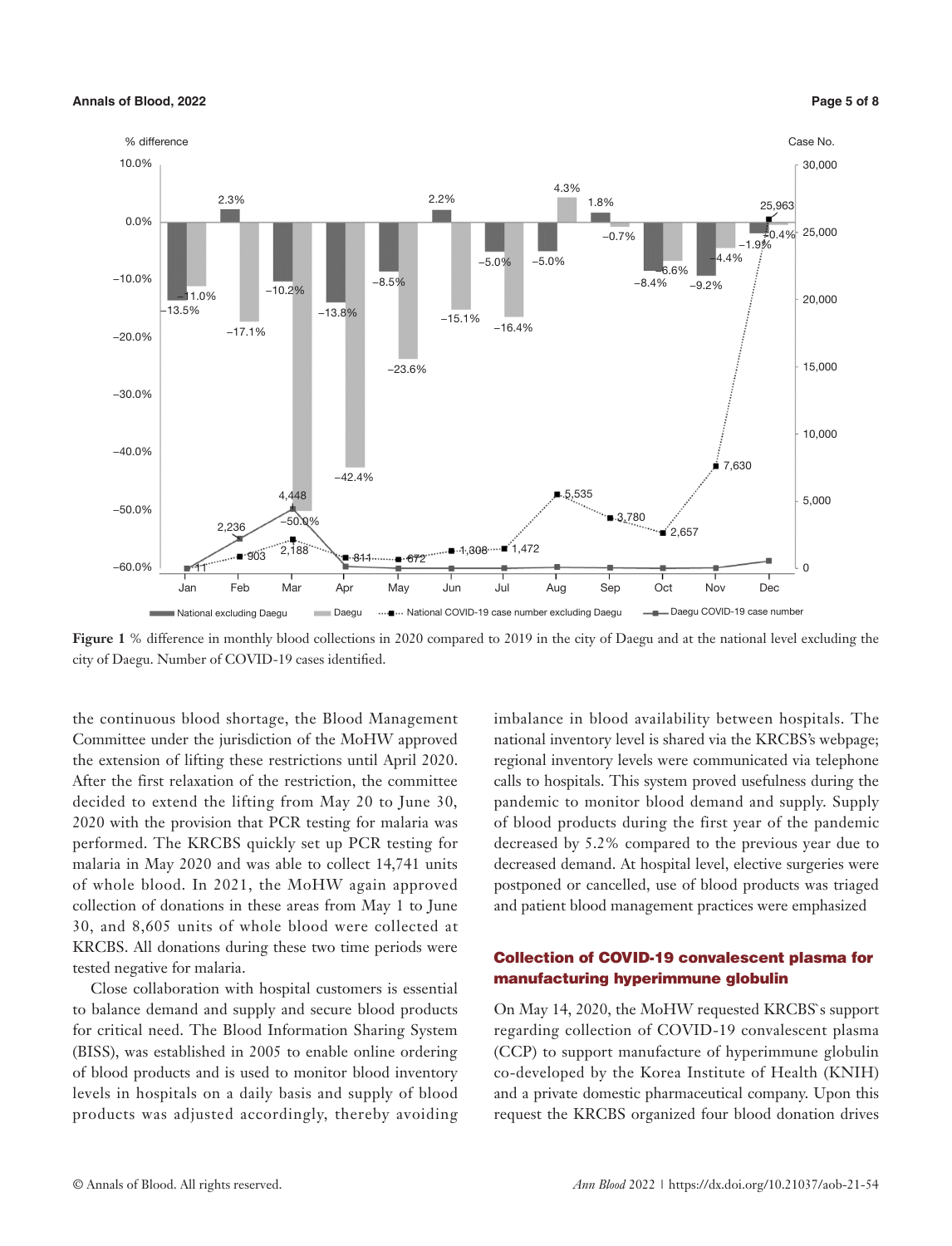

**Figure 2** Timeline of major measures taken in Korea during the COVID-19 pandemic in 2020. Green bars represent the number of COVID-19 confirmed cases. Red line represents the national inventory level of red blood cells. KRCBS, Korean Red Cross Blood Services; MoHW, Ministry of Health and Welfare; MND: Ministry of National Defense.

in the City of Daegu from June 15 to December 4, 2020. From August 24, 2020 to April 30, 2021, CCP was also collected at fixed donation sites in other areas of Korea. Individuals were eligible if three months have passed since their recovery from COVID-19. Other eligibility criteria were the same as for plasmapheresis donors. In total, 3,704 donors participated in the CCP collection. Routine donor screening such as serological and nucleic acid amplification tests for hepatitis B virus, hepatitis C virus, and the human immunodeficiency virus was done at KRCBS's blood laboratory centers. Testing for anti-SARS-CoV-2 antibodies was organized by the KNIH.

# Current and future challenges

On August 11, 2021, daily new COVID-19 cases surpassed 2,000 for the first-time in Korea since the pandemic started. This increase has been attributed to the spread of the Delta variant and also rise in domestic travel during the summer holiday season. Relaxed social distancing restrictions have been raised again to the highest level. A study suggested that at least 62% of the susceptible population needs to be vaccinated to achieve herd immunity in Korea (12). As of August 1, 2021 37.9% of the population eligible for vaccination have received the first dose and 13.9% have received the second dose (13). In early January 2021, the KRCBS requested to the MoHW to include on priority group for vaccination, the staff of the blood services, as essential health care workers. KRCBS's staff received vaccination starting late April and as of August 1 70.7% received the first dose and 60.9% received the second dose. As vaccination program for those under the age of 30 has commenced in July, vaccination rate is anticipated to increase to above 85% by November. The Korean government's target is to achieve herd immunity against COVID-19 by November 2021. Despite ramping up vaccination efforts by the government, duration of immunity from vaccination is yet not known and booster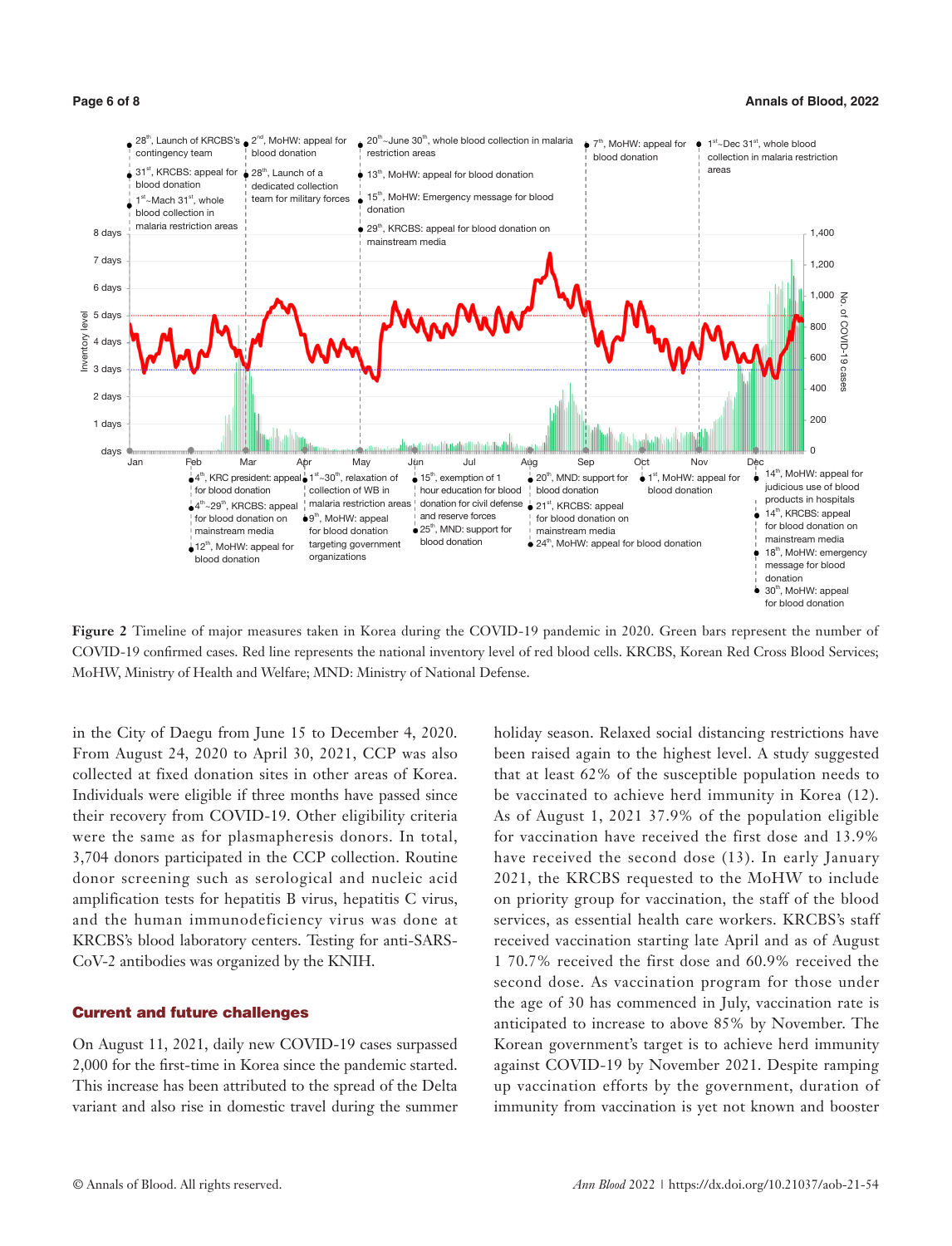# **Annals of Blood, 2022 Page 7 of 8**

shots may be needed for immunocompromised people. Even with herd immunity, end point of SARS-CoV-2 is not in sight and booster vaccines may be needed on a regular basis as are other safety measures. Implications of emerging variants on blood services operations are unclear but are likely to have a negative impact.

Given all these uncertainties with regard to the COVID-19 pandemic, the KRCBS continues to keep close communication with donors, regulators, public health officials, hospitals, and media to respond quickly to changing environment and prepare for the next challenge. Furthermore, in light of the changing demographics caused by the rapidly aging society in Korea, a new paradigm for blood supply management would be required.

### Conclusion

The COVID-19 pandemic had an unprecedented impact on the health system. Blood services, an essential part of a health system that relies on the voluntary participation of blood donors, are especially vulnerable to the effect of aggressive measures like social distancing and contact lockdown policies put in place to contain the spread of the virus. Timely adoption of safety measures in line with national guidelines and communicating these policies both to the donors and staff is crucial to avoid confusion and anxiety. To prevent a disruption in the blood supply chain and secure adequate blood inventory levels, concerted efforts of all stakeholders including blood donors, regulators and hospitals is essential.

# Acknowledgments

*Funding:* None.

# **Footnote**

*Provenance and Peer Review:* This article was commissioned by the Guest Editor (Arwa Z. Al-Riyami) for the series "Blood Transfusion during the COVID-19 Pandemic" published in *Annals of Blood*. The article has undergone external peer review.

*Peer Review File:* [https://aob.amegroups.com/article/](https://aob.amegroups.com/article/view/10.21037/aob-21-54/prf ) [view/10.21037/aob-21-54/prf](https://aob.amegroups.com/article/view/10.21037/aob-21-54/prf ) 

*Conflicts of Interest:* All authors have completed the ICMJE uniform disclosure form (available at [https://aob.amegroups.](https://aob.amegroups.com/article/view/10.21037/aob-21-54/coif) [com/article/view/10.21037/aob-21-54/coif](https://aob.amegroups.com/article/view/10.21037/aob-21-54/coif)). The series "Blood Transfusion during the COVID-19 Pandemic" was commissioned by the editorial office without any funding or sponsorship. The authors have no other conflicts of interest to declare.

*Ethical Statement:* The authors are accountable for all aspects of the work in ensuring that questions related to the accuracy or integrity of any part of the work are appropriately investigated and resolved.

*Open Access Statement:* This is an Open Access article distributed in accordance with the Creative Commons Attribution-NonCommercial-NoDerivs 4.0 International License (CC BY-NC-ND 4.0), which permits the noncommercial replication and distribution of the article with the strict proviso that no changes or edits are made and the original work is properly cited (including links to both the formal publication through the relevant DOI and the license). See: [https://creativecommons.org/licenses/by-nc-nd/4.0/.](https://creativecommons.org/licenses/by-nc-nd/4.0/)

### **References**

- 1. Huang C, Wang Y, Li X, et al. Clinical features of patients infected with 2019 novel coronavirus in Wuhan, China. Lancet 2020;395:497-506.
- 2. Choi JY. COVID-19 in South Korea. Postgrad Med J 2020;96:399-402.
- 3. Kim SW, Kim SM, Kim YK, et al. Clinical characteristics and outcomes of COVID-19 cohort patients in Daegu metropolitan city outbreak in 2020. J Korean Med Sci 2021;36:e12.
- 4. Kang JH, Jang YY, Kim JH, et al. South Korea's responses to stop the COVID-19 pandemic. Am J Infect Control. 2020;48:1080-86.
- 5. Kwon SY, Kim EJ, Jung YS, et al. Post-donation COVID-19 identification in blood donors. Vox Sang 2020;115:601-2.
- 6. Kwon SY, Kee EH, Kim HS, et al. Middle East Respiratory Syndrome Coronavirus (MERS-CoV) outbreak in South Korea: risk management at the Korean Red Cross Seoul Nambu Blood Center (abstract). Vox Sang 2015;109:18.
- 7. Abdelrahman Z, Li M and Wang X. Comparative review of SARS-CoV-2, SARS-CoV, MERS-CoV, and influenza A respiratory viruses. Front Immunol 2020;11:552909.
- 8. Ministry of Health and Welfare. COVID-19 blood donation campaign, 2020 [cited August 4, 2021]. Available online: https://youtu.be/syvuMWR7EF0